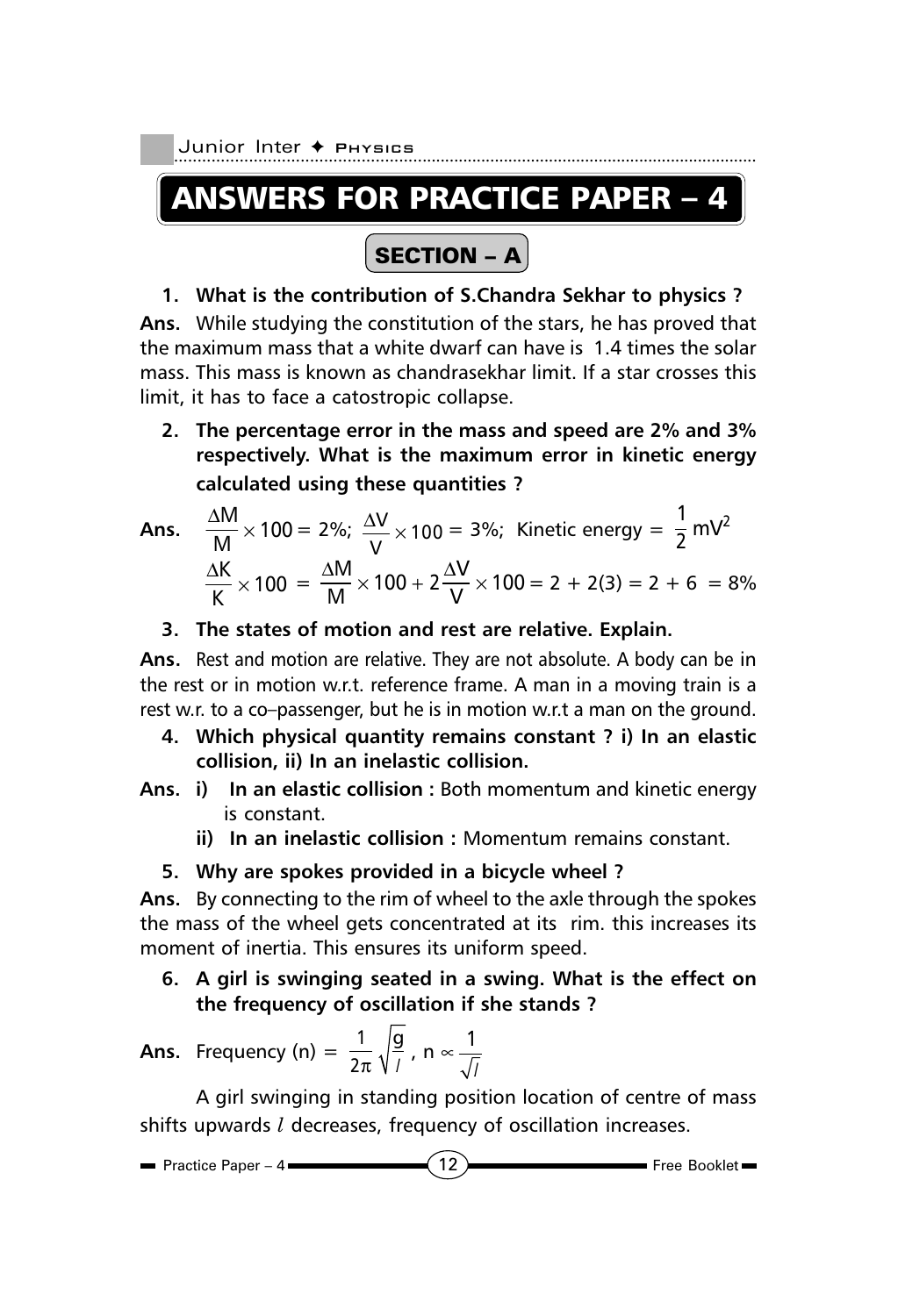```
Junior Inter ✦ Physics
```
## **7. What is the principle behind the carburetor of an automobile ?**

**Ans.** The carburetor of automobile has a venturi channel (nozzle) through which air flows with a large speed. The pressure is then lowered at the narrow neck and the petrol is sucked up in the chamber to provide the correct mixture of air to fuel necessary for combustion.

## **8. Why gaps are left between rails on a railway track ?**

**Ans.** The length of the rails increases in summer due to high temperature. Therefore a gap is left to allow this expansion

**9. A refrigerator is to maintain estables kept inside at 9**°**C. If room temperature is 36**°**C. Calculate the coefficient of performance.**

**Ans.** Here 
$$
T_1 = 36^{\circ}\text{C} = 36 + 273 = 309 \text{ K}
$$
;  $T_2 = 10^{\circ}\text{C} = 10 + 273 = 283 \text{ K}$ 

COP = 
$$
\frac{T_2}{T_1 - T_2} = \frac{283}{309 - 283} = \frac{283}{26} = 10.9
$$

**10. Four molecules of a gas have speeds 1, 2, 3 and 4 km/s. Find the rms speed of the gas molecule.**

**Ans.** Given 
$$
V_1 = 1
$$
 km/s;  $V_2 = 2$  km/s;  $V_3 = 3$  km/s;  $V_4 = 4$  km/s;

$$
V_{rms} = ?;
$$
  
\n
$$
V_{rms} = \sqrt{\frac{V_1^2 + V_2^2 + V_3^2 + V_4^2}{n}}
$$
  
\n
$$
= \sqrt{\frac{1^2 + 2^2 + 3^2 + 4^2}{4}} = \sqrt{\frac{1 + 4 + 9 + 16}{4}}
$$
  
\n
$$
= \sqrt{\frac{30}{4}} = \sqrt{7.5} = 2.735 \text{ km s}^{-1}
$$
  
\n**SECTION - B**

- **11. A food packet is dropped from an aeroplane, moving with a speed of 360 kmph in a horizontal direction, from a height of 500 m. Find (i) its time of descent (ii) the horizontal distance between the point at which the food packet reaches the ground and the point above which it was dropped.**
- **Ans.** Velocity of aeroplane  $v = 360$  kmph

$$
v = 360 \times \frac{5}{18} = 100 \text{ m/s}; \text{ h} = 500 \text{ m}
$$

**Practice Paper – 4**  $\bullet$  **Practice Paper – 4**  $\bullet$  **Free Booklet**  $\bullet$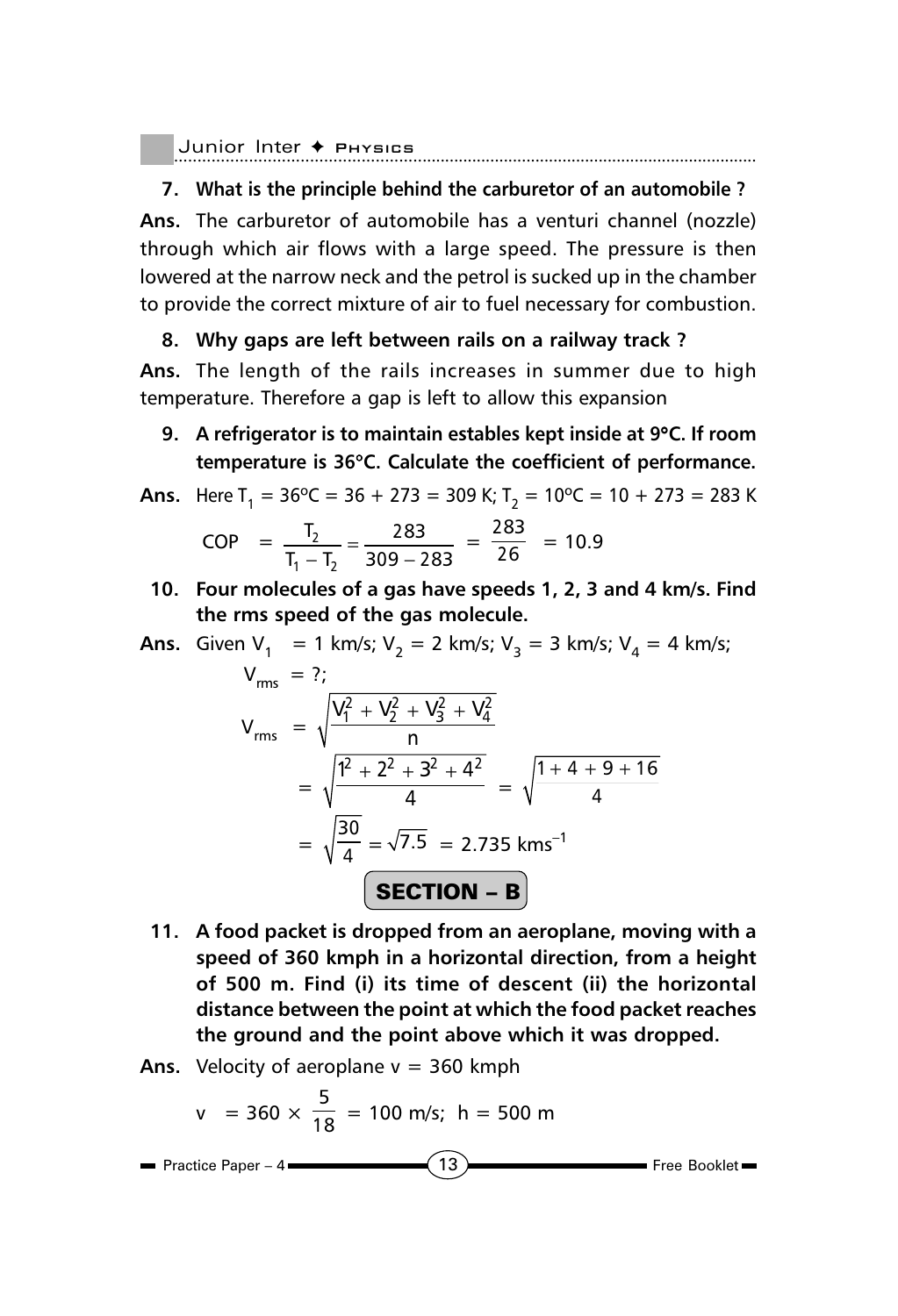Junior Inter **← PHYSICS** 



 $= 100 \times 10$  sec = 1000 sec

#### **12. What is relative motion ? Explain it.**

**Ans.** Relative velocity is defined as the velocity of one body with respect to another body.

Let us consider two observers A and B are making measurements of an event P in space from two frames of reference as shown in figure. At the beginning let the two origins of the two reference frames coincide and are on the same line.



Let the observer B is moving with a constant velocity  $V_{BA}$  with respect to A. Now we can connect the positions of the event P as measured by A with the position of P as measured by B.

As B is moving with constant velocity at the time of observation of event P, the frame B has moved a distance  $X_{BA}$  with respect to A.

$$
X_{PA} = X_{PB} + X_{BA}
$$
 (1)

"The position of P as measured by observer A is equal to the position of P as measured by B plus the position of B as measured by A".

eq (1) can also be written as  $V_{pA} = V_{pB} + V_{BA}$   $\longrightarrow$  (2)

## **13. Explain advantages and disadvantages of friction.**

## **Ans. Advantages of friction :**

- 1) Safe walking on the floor, motion of vehicles etc., are possible only due to friction.
- 2) Nails, screws are driven into walls (or) wooden surfaces due to friction.

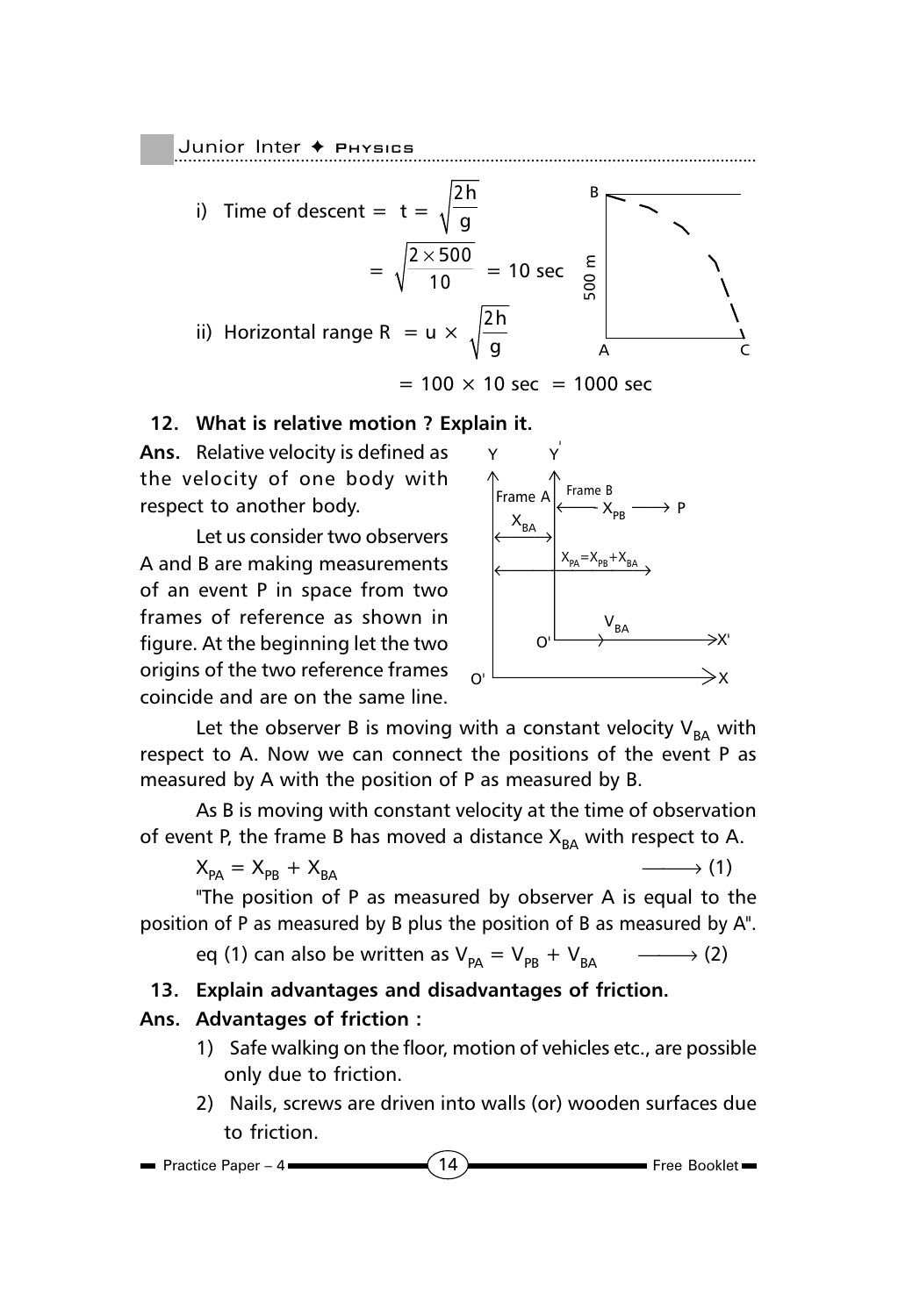#### Junior Inter ◆ Physics

- 3) Friction helps the fingures hold the things (or) objects like pen, pencil and water tumbler etc.
- 4) Speed running vehicles etc. can be stopped suddenly when friction is present, otherwise accidents become large. Due to friction vehicles move on the roads without slipping and they can be stopped.
- 5) The mechanical power transmission of belt drive is possible due to friction.

## **Disadvantages of friction :**

- 1) Due to friction there is large amount of power loss in machines and engines.
- 2) Due to friction wear and tear of the machines increases and reducing their life.
- 3) Due to friction some energy gets converted into heat which goes as waste.

## **14. State Kepler's laws of planetary motion.**

**Ans.** The three laws of Kepler can be stated as follows.

**1) Law of orbits :** All planets move in elliptical orbits with the sun situated at one of the foci.

**2) Law of areas :** The line that joins any planet to the sun sweeps equal areas in equal areas in equal intervals of time.

**3) Law of periods :** The square of the time period of revolution of a planet is proportional to the cube of the semi-major axis of the ellipse traced out by the planet.  $T^2 \alpha R^3$ 



**15. Define modulus of elasticity, stress, strain and Poisson's ratio. Ans. Modulus of elasticity :** It is the ratio stress applied on a body to the strain produced in the body.

$$
k = \frac{\text{Stress}}{\text{Strain}}; S.I \text{ unit} \longrightarrow N/m^2 \text{ (or) Pascal}
$$
\nPractice Paper - 4

\n15

\nFree Booklet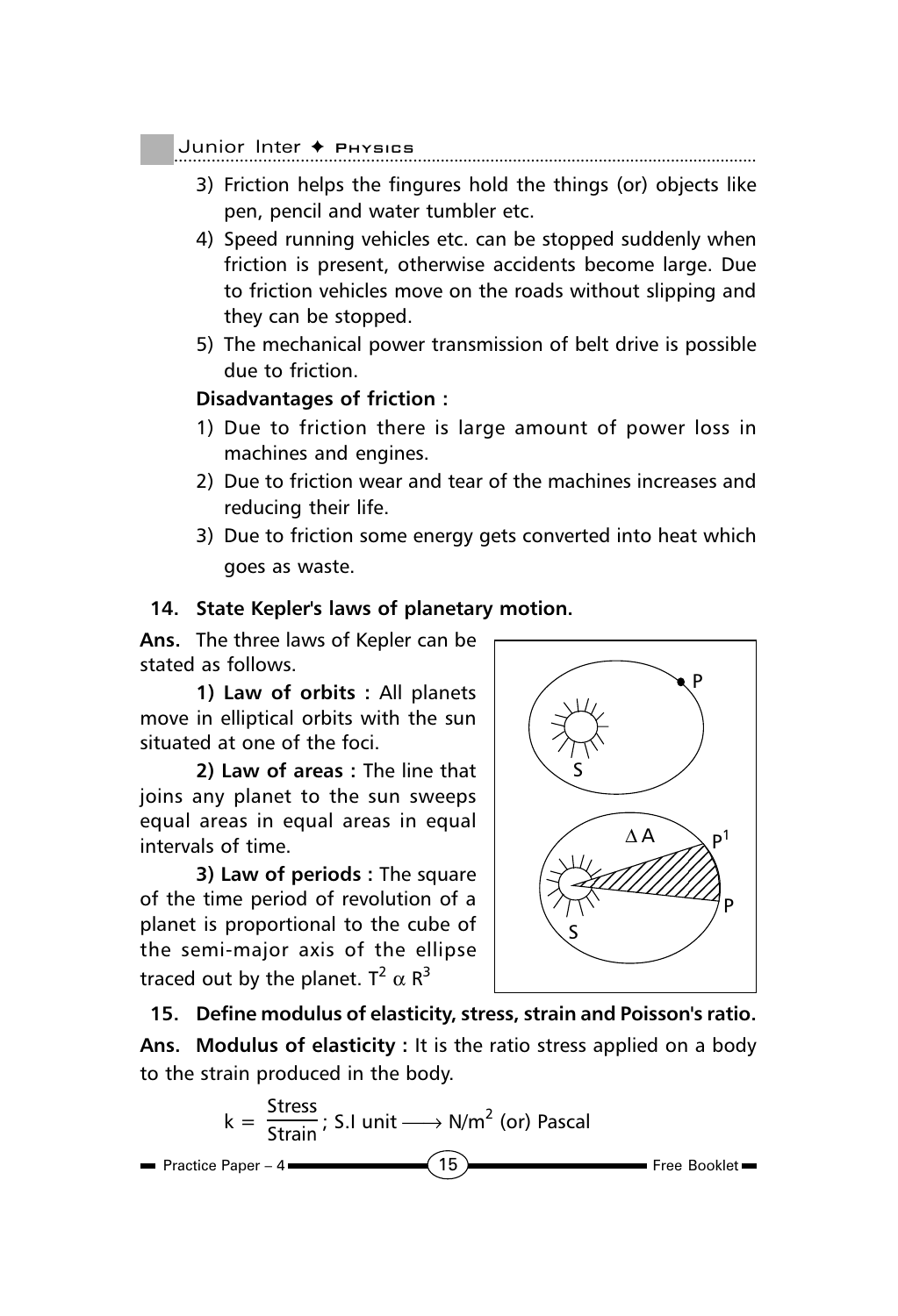$J$ unior Inter  $\blacklozenge$  Physics

**Stress :** When a body is subjected to an external force, the force per unit area is called stress.

$$
Stress = \frac{Force}{Area} = \frac{F}{A}
$$
; S.I unit  $\longrightarrow$  N/m<sup>2</sup> (or) Pascal

**Strain :** When deforming forces act on a body, the fractional deformation produced in the body.

It has no units

**Poisson's ratio (**σ**) :** The ratio between lateral strain to longitudinal strain of a body is called poisson's ratio.

$$
\sigma = \frac{\text{Lateral Strain}}{\text{Longitudinal Strain}} = \frac{\frac{-\Delta r}{r}}{\frac{\Delta L}{L}}
$$

#### **16. Explain Surface Tension and Surface energy.**

**Ans. Surface tension (S) :** The force acting per unit length of an imaginary line drawn on the surface of a liquid, normal to it and parallel to the surface is called surface tension.

d

$$
T = \frac{F}{l}
$$
; S.I unit  $\rightarrow$  N/m; D.F  $\rightarrow$  [MT<sup>-2</sup>]

#### **Surface energy**



Surface energy =  $\frac{\text{Workdone}}{\text{Area}}$ ; S.I Unit  $\rightarrow$  J/m<sup>2;</sup> D.F  $\rightarrow$  (MT<sup>-2</sup>)

Consider a horizontal liquid film ending in bar free to slide over parallel guides. We move the bar by a small distance d. The area of the surface increases, the system now has more energy, this means that some work has to be done against an internal force F.

Work done  $(W) = Fd$ 

If the surface energy of the film is S per unit area, the extra area is 2dl. A film has two sides and the liquid in between them.

$$
\blacksquare
$$
 Practice Paper - 4  $\blacksquare$  16  $\blacksquare$  Free Booklet  $\blacksquare$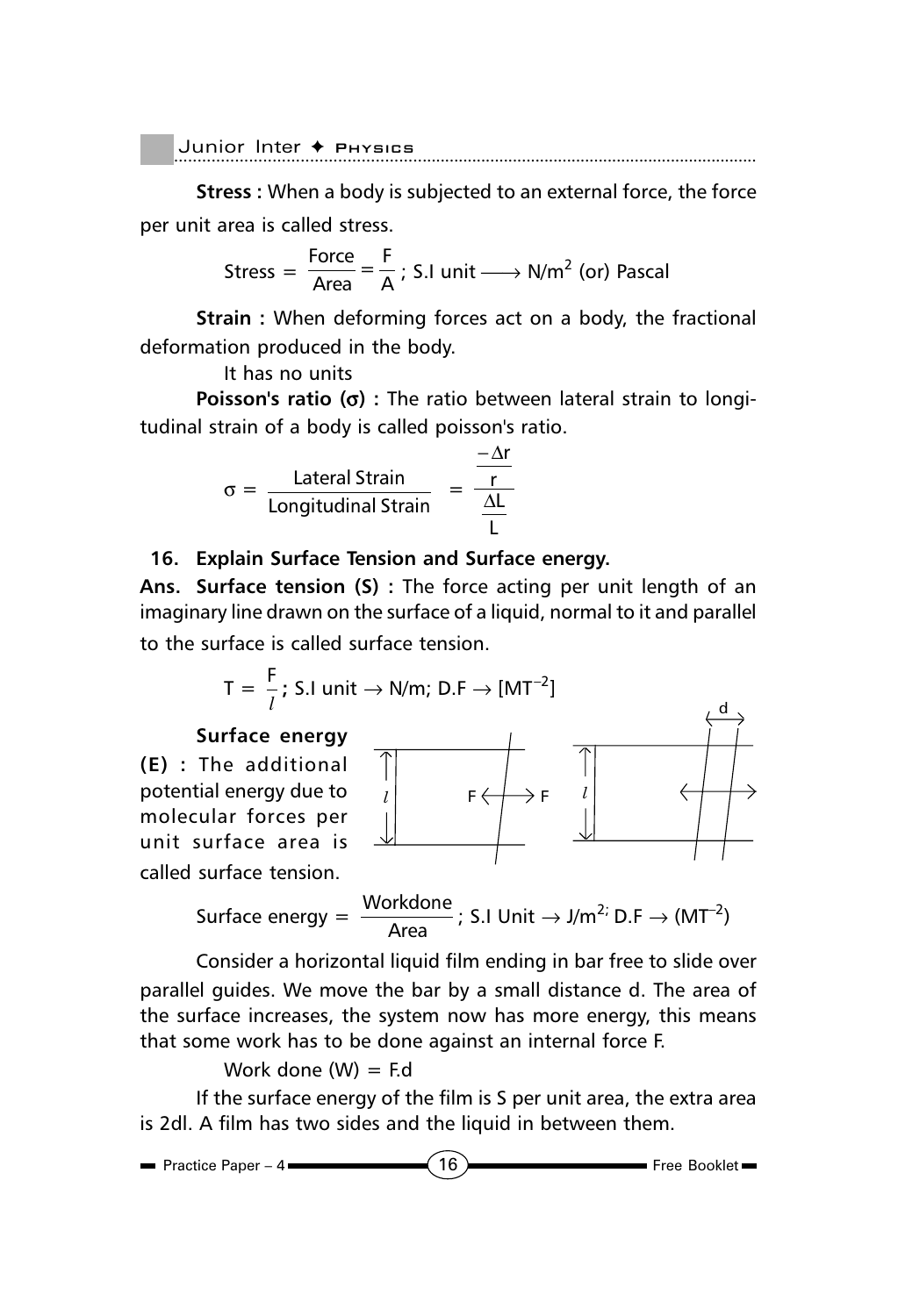Junior Inter ✦ Pнузісs

So there are two surfaces and the extra energy is

S (2d*l*) = Fd; S = 
$$
\frac{F}{2l}
$$

Surface tension is equal to the surface energy and is also equal to the force per unit length exerted by the fluid on the movable bar.

**17. Explain Celsius and Fahrenheit scales of temperature. Obtain the relation between Celsius and Fahrenheit scales of temperature.**

**Ans. Centigrade (Celsius) scale of temperature :** In the Celsius scale of temperature, the lower fixed point is called the ice point and is assigned the value 0ºC. The upper fixed point is called the steam point and is assigned the value 100ºC. The interval between these two points (i.e.,  $100^{\circ}C - 0 =$ 100ºC) is subdivided into 100 equal parts each one corresponding to 1ºC.



assigned a value 32ºF and the upper fixed point is the staempoint and is assigned a value 212ºF. The interval between these two points (i.e.,  $212^{\circ}F - 32^{\circ}F = 180^{\circ}F$ ) is subdivided into 180 equal parts, each one

corresponding to 1ºF.

## **Relation between Celsius and Fahreinheit scales of temperature :**

Difference of 100 Celsius degrees  $=$ Difference of 180 Fahrenheit degress

When the temperature of a body is measured on both the Celsius and Fahrenheit scales, let the readings be  $\mathsf{t}_{\mathsf{C}}$  and  $\mathsf{t}_{\mathsf{F}}$  respectively. Then

$$
\frac{t_c - 0}{t^{100}} = \frac{t_F - 32}{180} \Rightarrow \frac{t_C}{5} = \frac{t_F - 32}{9}; C = \frac{5}{9} (F - 32)
$$
\nPractice Paper -4

\n(17)



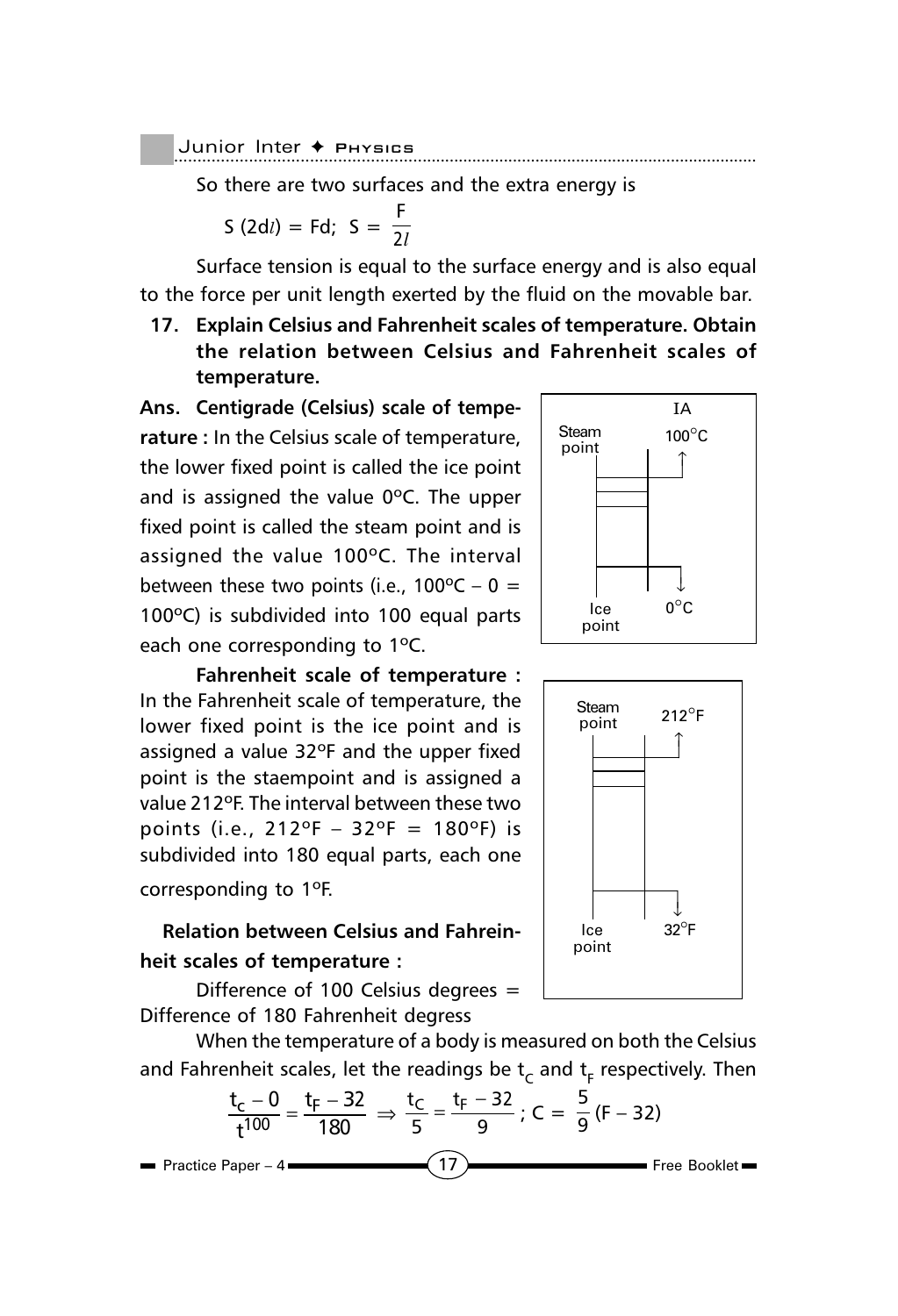Junior Inter ✦ Pнузісs

**18. Define two principal specific heats of a gas. Which is greater and why ?**

**Ans.** Two principal specific heats of a gas are (1) Molar specific heat capacity at constant pressure (2) molar specific heat capacity at constant volume.

**1) Molar Specific heat capacity at constant pressure (C<sub>n</sub>) :** The amount of heat required to raise the temperature of 1gm – mole of a gas through 1°C at constant pressure is called molar specific heat

at constant pressure. i.e.,  $C_p = \frac{1}{\mu} \frac{\Delta Q}{\Delta T}$ T ∆  $\frac{1}{\mu}$   $\frac{\Delta Q}{\Delta T}$  where  $\mu$  is no of moles

**2) Molar Specific heat capacity at constant volume (Cv) :** The amount of heat required to raise the temperature of 1gm - mole of a gas through 1°C at constant valume is called molar specific heat at constant volume i.e.,  $Cv = \frac{1}{2} \frac{\Delta Q}{\Delta t}$ T ∆ µ ∆

**Explanation of C<sub>p</sub> is greater that C<sub>v</sub>: When a gas is heated at** a constant pressure, it expands. The heat supplied to it is used partly in raising its temperature and partly in doing work against the external pressure. If, on the other hand, the gas is heated at constant volume, no work is done. Therefore, the heat supplied is to be used only in raising the temperature. Hence the amount of heat required to be supplied to a gas to raise its temperature by  $1^{\circ}C$  (say) at constant pressure will be greater than the amount required at constant volume.

$$
\boxed{\textbf{SECTION} - \textbf{C}}
$$

**19. What are collisions ? Explain the possible types of collisions ? Develop the theory of one dimensional elastic collision.**

**Ans. Collisions :** A strong interactions between bodies that occurs for a very short interval during which redistribution of momenta occur ignoring the effect of other forces are called collisions.

Collisions are of two types :

**i) Elastic collision :** The collision in which both momentum and kinetic energy is constant is called elastic collision.

**ii) Inelastic collision:** The collision in which momentum remains constant but not kinetic energy is called Inelastic collision.

$$
\blacksquare
$$
 Practice Paper - 4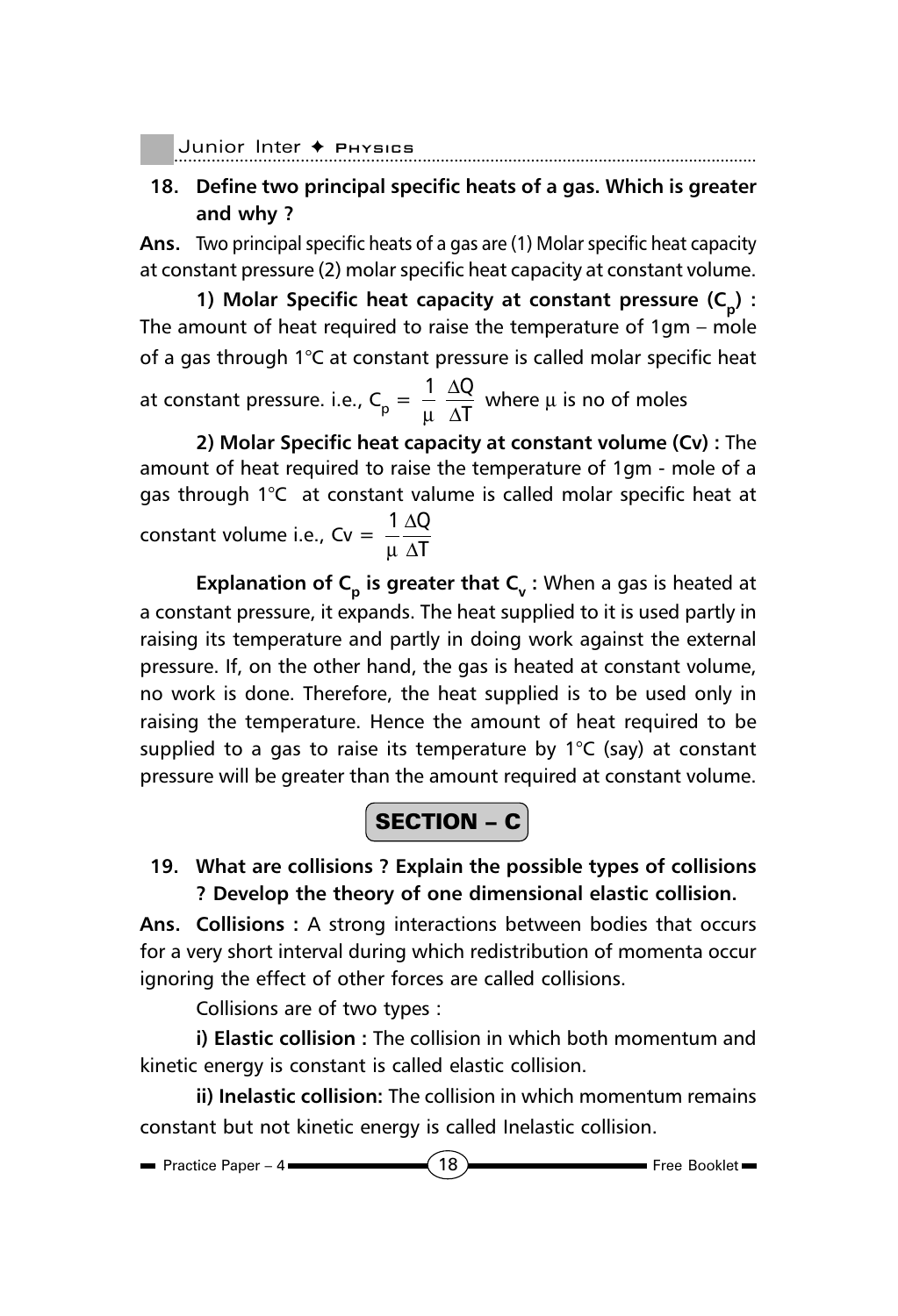```
Junior Inter ◆ Pнузісs
```
**Elastic collision in one dimension :** Consider two smooth, nonrotating spheres of masses  $m_1$  and  $m_2$  moving along a straight line which coincides with the line joining their centres of mass. They are moving in the same direction with initial velocities  $u_1$  and  $u_2$  and after collision the two bodies move with final velocities  $v_1$  and  $v_2$  respectively in the same direction.

 Let the colli sion be elastic in nature. Hence both momentum and kinetic energy are conserved. According to law of conservation of linear momentum.



 $m_1u_1 + m_2u_2 = m_1v_1 + m_2v_2$ ,  $m_1(u_1 - v_1) = m_2(v_2 + u_2)$  —– (1) According to law of conservation of kinetic energy

$$
\frac{1}{2} m_1 u_1^2 + \frac{1}{2} m u_2^2 = \frac{1}{2} m_1 v_1^2 + \frac{1}{2} m_2 v_2^2, m_1 (u_1^2 - v_1^2)
$$
  
=  $m_2 (v_2^2 - u_2^2)$  (2)

$$
\frac{equ. (2)}{equ. (1)} = \frac{m_1 (u_1 - v_1) (u_1 + v_1)}{m_1 (u_1 - v_1)} = \frac{m_2 (v_2 - u_2) (v_2 + u_2)}{m_2 (v_2 - u_2)}
$$
  
 
$$
u_1 + v_1 = v_2 + u_2, \quad \boxed{u_1 - u_2 = v_2 - v_1}
$$
 (3)

In one dimensional elastic collision, the relative velocity before collision is equal to the relative velocity of separation after collision.

**Practice Paper – 4**  $\longrightarrow$  **19 Free Booklet** From equation (3)  $u_1 - u_2 = -v_1 + v_2$ ,  $v_2 = u_1 - u_2 + v_1$  –– (4) Sub equation (4) in equation (1) we get  $m_1 (u_1 - v_1) = m_2(u_1 - u_2 + v_1 - u_2)$ ,  $m_1 u_1 - m_1 v_1$  $=$ m<sub>2</sub> u<sub>1</sub> – 2m<sub>2</sub> u<sub>2</sub> + m<sub>2</sub> v<sub>1</sub>  $m_1 u_1 - m_2 u_1 + 2m_2 u_2 = m_1 v_1 + m_2 v_1$ ,  $(m_1 - m_2) u_1 + 2m_2 u_2$  $=$  (m<sub>1</sub>+m<sub>2</sub>) v<sub>1</sub>  $v_1 = \frac{m_1}{m_1}$  $\frac{2}{m}$  |  $u_1$  + |  $\frac{2m_2}{m+m_1}$  |  $u_2$ 2 -2) ("1 2  $m_1 - m_2$  ) (2m  $m_1 + m_2$  |  $m_1 + m_2$  $\left(\frac{m_1 - m_2}{m_1 + m_2}\right) u_1 + \left(\frac{2m_2}{m_1 + m_2}\right)$  $\left(\frac{1}{m_1 + m_2}\right)^{u_1} + \left(\frac{2}{m_1 + m_2}\right)^{u_2}$  (5)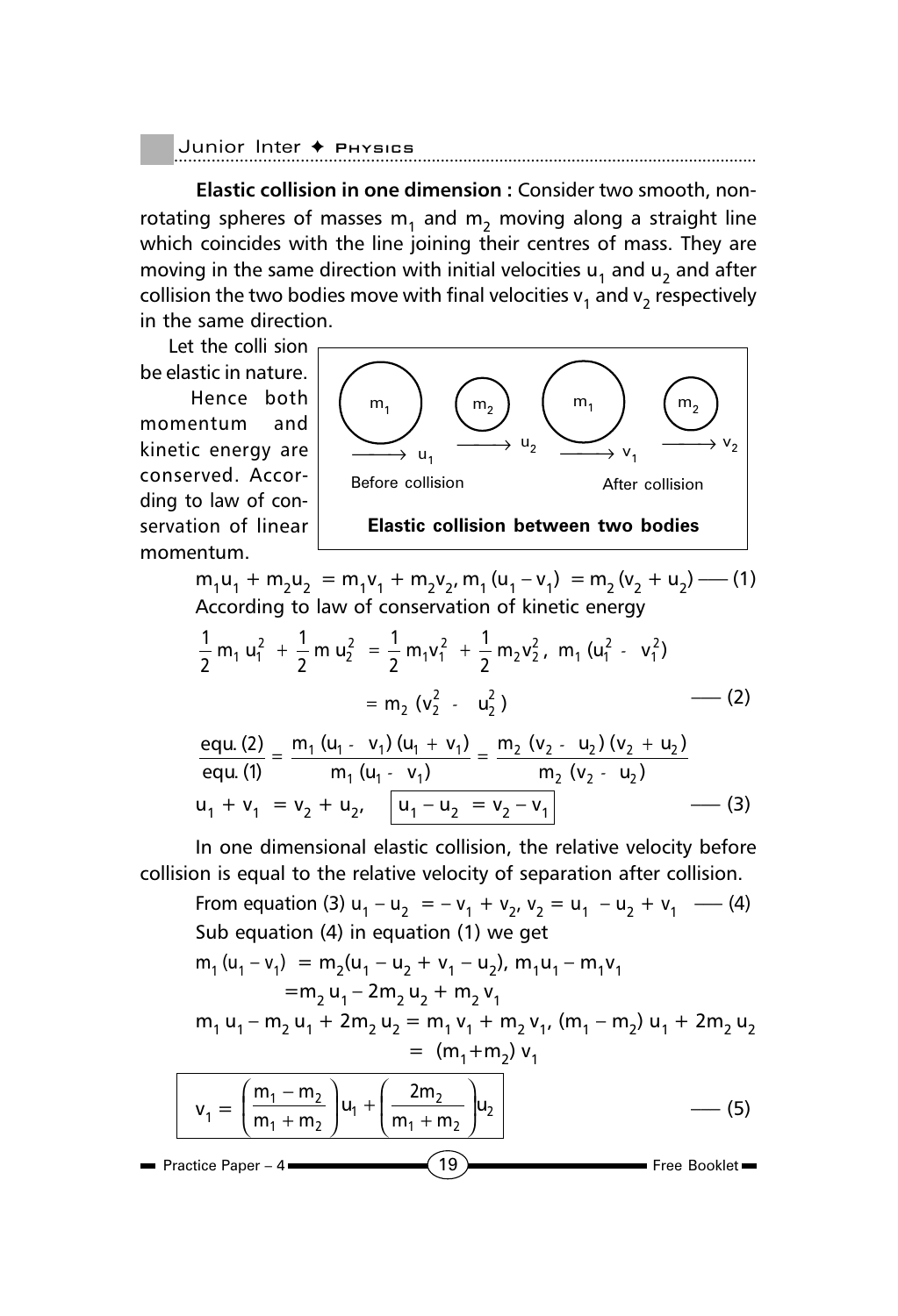Junior Inter + PHYSICS

From the equation (4),  $v_1 = v_2 - u_1 + u_2$ Sub. this value in equation (1) we get  $m_1$  (u<sub>1</sub> – v<sub>2</sub> + u<sub>1</sub> – u<sub>2</sub>) = m<sub>2</sub> (v<sub>2</sub> – u<sub>2</sub>), – 2m<sub>1</sub>u<sub>1</sub> – m<sub>1</sub>v<sub>2</sub> – m<sub>1</sub>u<sub>2</sub>  $= m_2 v_2 - m_2 u_2$  $2m_1 u_1 + (m_2 - m_1) = (m_2 + m_2)v_2$  $\therefore v_2 = \left( \frac{2m_1}{(m_1 + m_2)} \right) u_1 + \left( \frac{m_2 - m_1}{m_1 + m_2} \right) u_2$  $\left(\frac{2m_1}{(m_1+m_2)}\right)u_1 + \left(\frac{m_2-m_1}{m_1+m_2}\right)u_2$  $(m_1 + m_2)$   $\int_{1}^{m_1} (m_1 + m_2)$ 

**20. Define Hooke's law of elasticity and describe an experiment to determine the Young's modulus of the material of a wire. Determine the pressure required to reduce the given volume of water by 2%. Bulk modulus of water is 2.2** ×**109 Nm–2.**

**Ans. Hookes law :** With in the elastic limit, stress is directly proportional to the strain.

Stress  $\infty$  strain; Stress = k  $\times$  strain. Where k is modulus of elasticity.

 **Determination of young's modulus of the material of a wire :**

- 1. It consists of two long straight wires of same length and same area of cross-section suspended side by side from a rigid support.
- 2. The wire A (reference wire) carries a metre scale M and a pan to place a weight.



- 3. The wire B (experimental wire) carries a pan in which known weights can be placed.
- 4. A vernier scale v is attached to a pointer at the bottom of the experimental wire B and the main scale M is fixed to the wire A.
- 5. The weights placed in the pan, the elongation of the wire is measured by the vernier arrangement.
- 6. The reference wire is used to compensate for any change in length that may occur due to change in room temperature.

Practice Paper – 4  $\longrightarrow$  (20) Free Booklet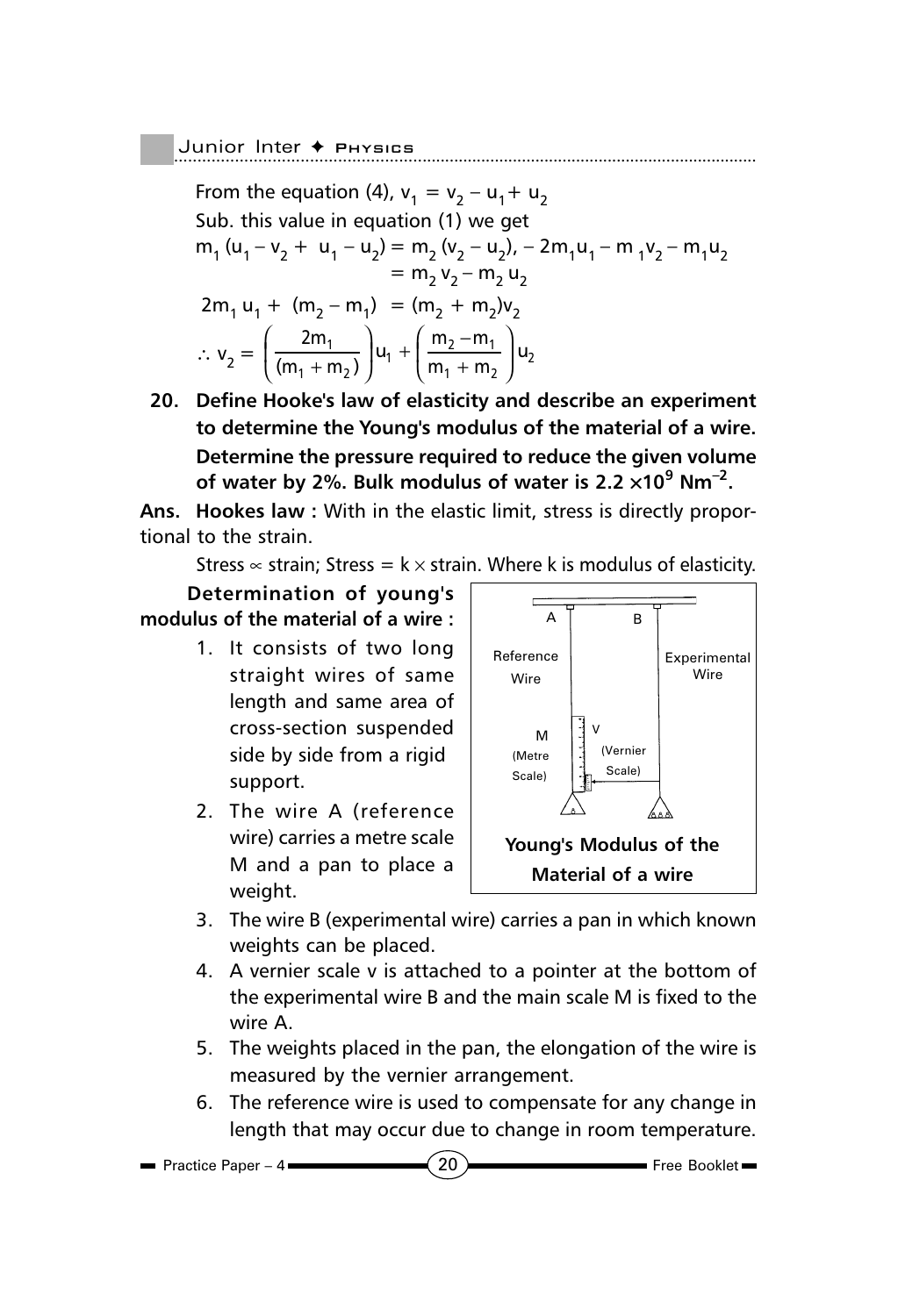$\,$  Junior Inter  $\, \blacklozenge \,$  Physics

- 7. Both the reference and experimental wires are given an initial small load to keep the wires straight and the vernier reading is noted.
- 8. Now the experimental wire is gradually loaded with more weights, the vernier reading is noted again.
- 9. The difference between two vernier readings gives the elongation produced in the wire.
- 10. Let r and L be the radius and initial length of the experimental wire. Let M be the mass that produced an elongation ∆L in the wire.

Young's modulus of the material of the experimental wire is given by

$$
y = \frac{\text{Longitudinal Stress}}{\text{Longitudinal Strain}} = \frac{\frac{F}{A}}{\frac{\Delta L}{L}}; y = \frac{FL}{A\Delta L}; y = \frac{MgL}{\pi r^2 \times \Delta L}
$$

From above equation young's modulus of the material of the wire is determined.

#### **Problem :**

**Sol.** 
$$
\frac{-\Delta V}{V} = 2\% = \frac{2}{100}
$$
; B = 2.2 × 10<sup>9</sup> N/m<sup>2</sup>; B =  $\frac{-PV}{\Delta V}$   
\nP = -B ×  $\frac{\Delta V}{V}$  = 2.2 × 10<sup>9</sup> ×  $\frac{2}{100}$ ; P = 4.4 × 10<sup>7</sup> N/m<sup>2</sup>.

**21. State and explain Newton's law of cooling. State the conditions under which Newton's law of cooling is applicable. A body cools down from 60**°**C to 50**°**C in 5 minutes and to 40**°**C in another 8 minutes. Find the temperature of the surroundings.**

**Ans. Statement :** The rate of cooling of a body is directly proportional to the difference in the temperature of the body and its surrounding.

**Explanation :** If  $T<sub>B</sub>$  and  $T<sub>S</sub>$  are the temperatures of the body and the surroundings and let dQ be the quantity of heat lost by the body during the time dt.

Rate of cooling 
$$
\frac{dQ}{dt} \propto (T_B - T_S)
$$
  
\n= Practice Paper - 4